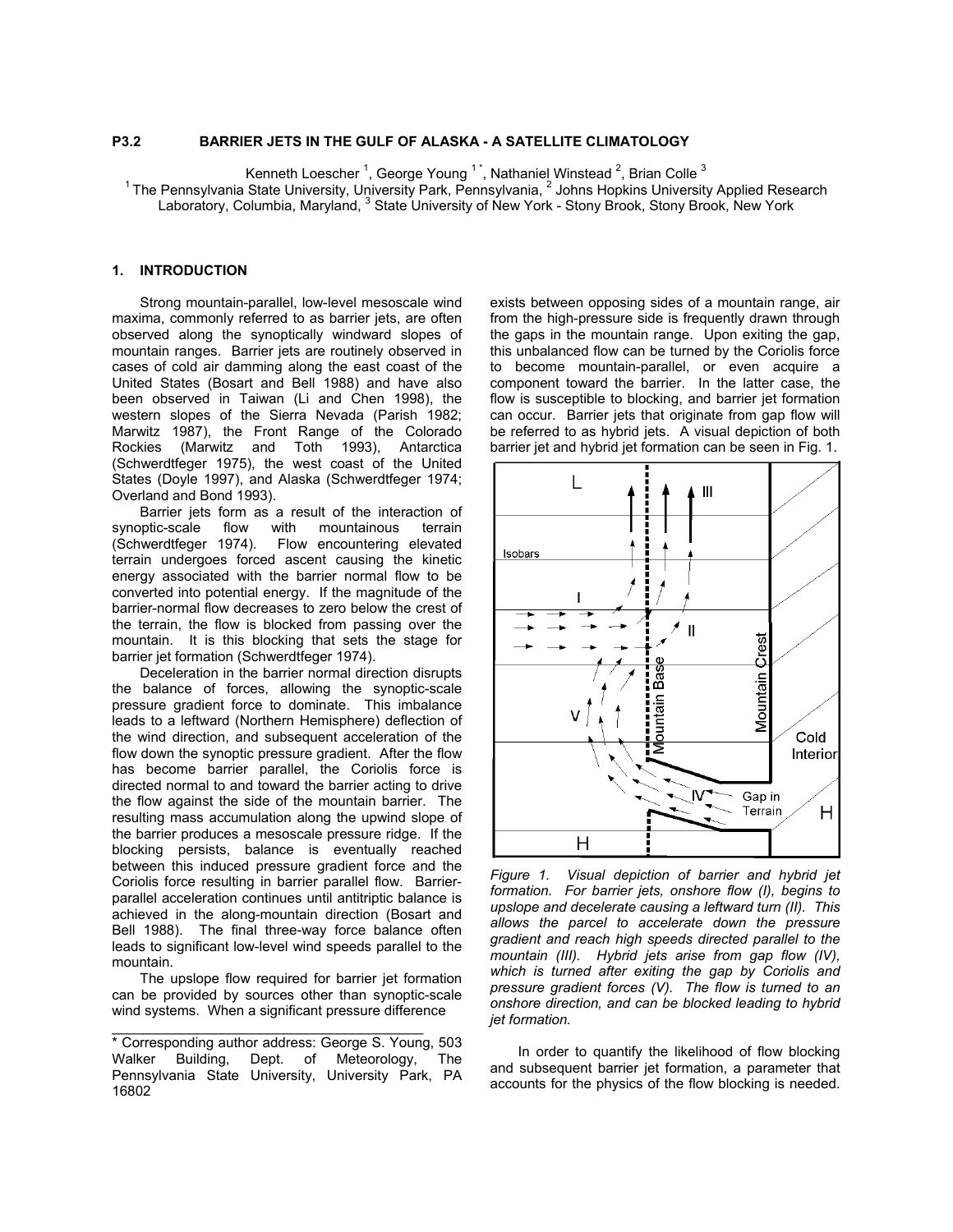In its simplest form, *m*  $Fr = \displaystyle{\frac{u}{h_m N}}$  , the Froude number is

a measure of the amount of kinetic energy possessed by the barrier normal flow component prior to ascent compared to the amount of energy that would be required to lift that flow to the crest of the mountain. If  $Fr$  > 1 the flow is said to be supercritical and has enough energy to pass over the barrier. Flows with Fr < 1, are said to be subcritical and do not possess sufficient energy to cross the barrier. Fr depends on the ambient barrier normal velocity component (*u*), the height of the barrier (*hm*), and the static stability parameter (*N*), where  $N = \left[ \left( g \, / \, \overline{\theta} \, \right) \! \partial \theta / \, \partial z \, \right]^{1/2}$ , g is

gravity, and  $\overline{\theta}$  is the mean potential temperature.

This definition of Froude number assumes that rising air parcels cool at the dry adiabatic lapse rate. This assumption is often invalid, especially in coastal regions where moisture is abundant. If condensation occurs during ascent, the buoyancy of the parcel would increase which may allow otherwise sub-critical flows to pass over the barrier. For this reason, strong blocking is typically observed only when Fr << 1 (Pierrehumbert and Wyman 1985). While the Froude number can be corrected for this latent heating effect issues of surface moisture fluxes, precipitation evaporation, and glaciation must be dealt with for which data are not generally available, hence the dry adiabatic Froude number is typically used with the caveats discussed above (Bosart and Bell 1988).

Although the physics of barrier jet formation are quantified by the Froude number, it has been suggested that their width is controlled by the Rossby radius of deformation. For cases of steep orography, the distance upstream that the flow begins to decelerate is given by the radius of deformation  $(|R|)$ , where  $l_R = Nh_m / f$  (Chen and Smith 1987), and *f* is the Coriolis parameter. The orography is considered steep if the non-dimensional slope,  $\left( h_m / l_m \right)$   $(N / f)$  > 1,

where  $l_m$  is the half-width of the mountain (Burger 1991). Thus, the horizontal extent of blocking depends on the stability, the height of the mountain, and the effect of the Earth's rotation.

The Alaskan coastline bordering the Gulf of Alaska has numerous topographic barriers in close proximity to the coast (Fig. 2) that are known to produce barrier jets (Overland and Bond 1993). The closeness of the mountains to the coast allows many of the barrier jets to extend over the water as will be shown below. These strong coastal wind events can be treacherous to the aviation and fishing industries in the region. For example, Overland and Bond (1993) state that motivation for their article came from a letter written by an angry fisherman who was caught in a poorly forecasted barrier jet near Yakutat in 1979.

This paper presents a five-year study from May 1998 through April 2003 of coastal barrier and hybrid jet occurrence in the Gulf of Alaska. Temporal and spatial distributions of barrier jet and hybrid occurrence highlight the favored seasons and locations for jet formation and explanations for shape of each distribution are given. The climatological values of structural characteristics of barrier and hybrid jets including strength, enhancement, width, and detachment, which are defined below, are also computed.



*Figure 2. Topographical map of Alaska with coastal fitting function (solid line), and location used for stability and wind analysis (X).* 

#### **2. DATA ANALYSIS AND PROCEDURES**

Because this study focuses on coastal barrier and hybrid jets, spaceborne synthetic aperture radar (SAR) was the ideal choice for collecting surface wind speed observations. In situ observations are sparse in the study region with few observing stations located along the Alaskan coast, and even fewer observations available over the water. The data from these in situ observations is insufficient to resolve mesoscale barrier jets along the entire coastline. SAR wind mapping on the other hand, operates exclusively over the water, and provides sub-kilometer resolution coverage over a very large area. This combination of fine-scale resolution and mesoscale coverage is crucial for this study because of the small spatial scale of barrier jets and the large extent of the coast to be covered.

SAR wind mapping is possible because SAR backscatter derives from the short-wavelength sea surface roughness that results from the surface wind stress. Using a CMOD-like algorithm (Li et. al. 1999), the wind speed is inferred from the radar backscatter. Converting the backscatter field to wind speed does,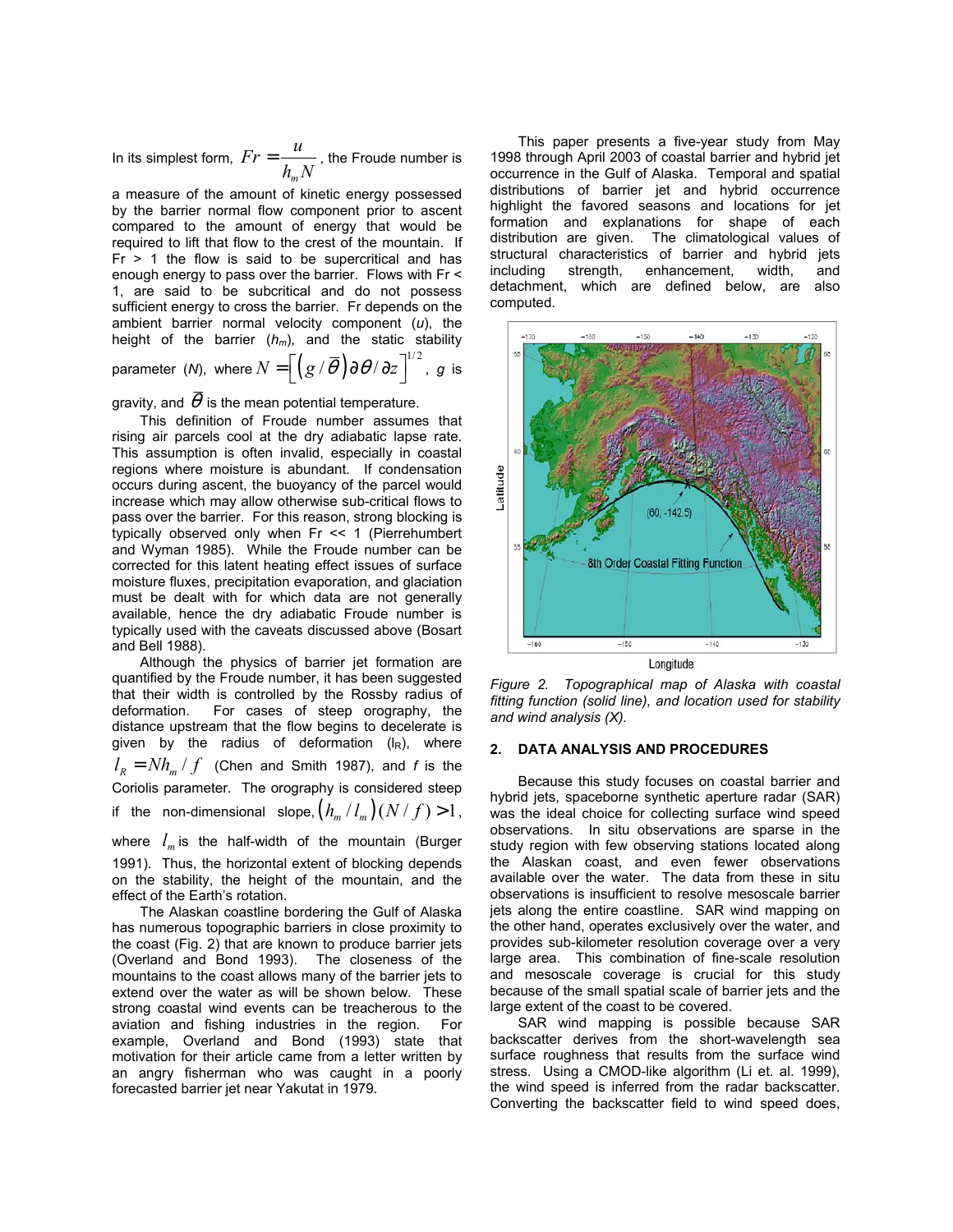however, require knowledge of the wind direction. The required wind directions were obtained from NOGAPS model analyses.

For this study SAR wind speed data from the Canadian Radarsat-1 satellite (Radarsat) was used. The satellite data used were collected in wide-swath mode yielding 450 km wide spatial coverage and 100-200 m resolution (Pichel and Clemente-Colon 2000). A collection of all the SAR images of the Gulf of Alaska from May 1, 1998 to April 30, 2003 was obtained from the John's Hopkins University Applied Physics Lab (http://fermi.jhuapl.edu/people/winstead/web\_wind\_NSF /index.html). This collection included roughly 3000 images over the five-year study period.

Using SAR data for a study of this sort is not without its disadvantages. One major shortcoming of SAR is that only surface wind speeds can be obtained; thus, little insight is available about wind speeds or directions above the surface. Moreover, at low wind speeds SAR data can be contaminated with oceanographic events. This low wind speed contamination problem does not affect the current study to a large degree as barrier and hybrid jets are high wind events. A more crucial disadvantage for this study is that the ability of the CMOD4 algorithm to convert backscatter to wind speed at speeds much greater than 20 m  $s^{-1}$  is questionable (Monaldo 2000). For this reason, the SAR wind speeds only go up to 25 m  $s^{-1}$  in the available images. Thus, for the intense barrier and hybrid jets, a true maximum wind speed cannot be obtained using SAR. Another disadvantage of using SAR is that the wind direction field must be obtained from an external analysis as discussed above. Because the NOGAPS model is not perfect, there will inherently be some error in the SAR derived wind speeds.

The data used in presenting climatological values of stability, wind speed, wind direction, pressure, and temperature was obtained from the Climate Diagnostics Center in Boulder, Colorado (http://www.cdc.noaa.gov /cdc/data.ncep.reanalysis.html). The data are four time daily NCAR/NCEP reanalyses with a meridional and zonal grid spacing of 2.5°. Only three vertical layers exist from the surface to 2000m, a typical crest level along the coastal mountains. Data of such a low resolution yield information about the synoptic scale features that are important in barrier and hybrid jet formation, but cannot be used to verify the existence of barrier jets.

In order to produce a meaningful event climatology, the event criteria must be unambiguously defined. The criteria used in this study are as follows. A barrier jet is defined as a barrier-parallel wind maximum that is not a land-falling synoptic-scale front and is longer in the along-shore direction than the cross-shore direction. The maximum wind speed must be at least 1.5 times greater than the ambient onshore-directed flow, where the ambient flow is defined as the average flow found in close proximity (10 to 20 km) to the barrier jet. The edge of the barrier jet is defined as being along the isotach at 1.25 times this ambient synoptic flow. Hybrid jets are defined using the same criteria as barrier jets but must originate via offshore-directed gap flow that turns and becomes onshore. The terms used to describe the structure of barrier and hybrid jets follow. *Strength* is defined as the maximum wind speed observed at any point within the jet. *Width* is defined as the average distance from the edge of the topography deemed to be responsible for the barrier jet to the outer edge of the jet.

Obtaining a meaningful spatial distribution of barrier and hybrid jet occurrence required approximating the fractal coastline with a smooth curve, in this case an  $8<sup>th</sup>$ order polynomial function relating latitude to longitude (Fig. 2). Sixty-two data points lying just offshore were used to generate the function. The function was then divided into 405 segments measuring 5 km each giving a total function length of 2025 km. The starting and ending points of the function are located at latitude and longitude 57.28N, 156.25W and 51.92N, 131.41W, respectively. A large majority of the points along the function lie approximately 10 km offshore, however, a few points lie a few km inland.

#### **3. BARRIER JET DISTRIBUTIONS**

The number of barrier jets observed in each month during the five year study period was calculated and the results were used to compute the temporal distribution of barrier jet occurrence which was then scaled to correct for the unequal satellite coverage. The scaled barrier jet distribution (Fig. 3) reflects the distribution of barrier jets by month that would be expected if each month had received equal satellite coverage and each month was 30 days in length. SAR imagery is not available for each point along the coast for all times in the study, so only the relative shape of the distribution has significance. It is not possible to state the exact number of barrier jets that occurred in each month with the data available.



*Figure 3. Percent of all barrier jet cases by month after scaling to correct for unequal satellite coverage.* 

It is clear from the scaled barrier jet distribution (Fig. 3) that barrier jets are more common during the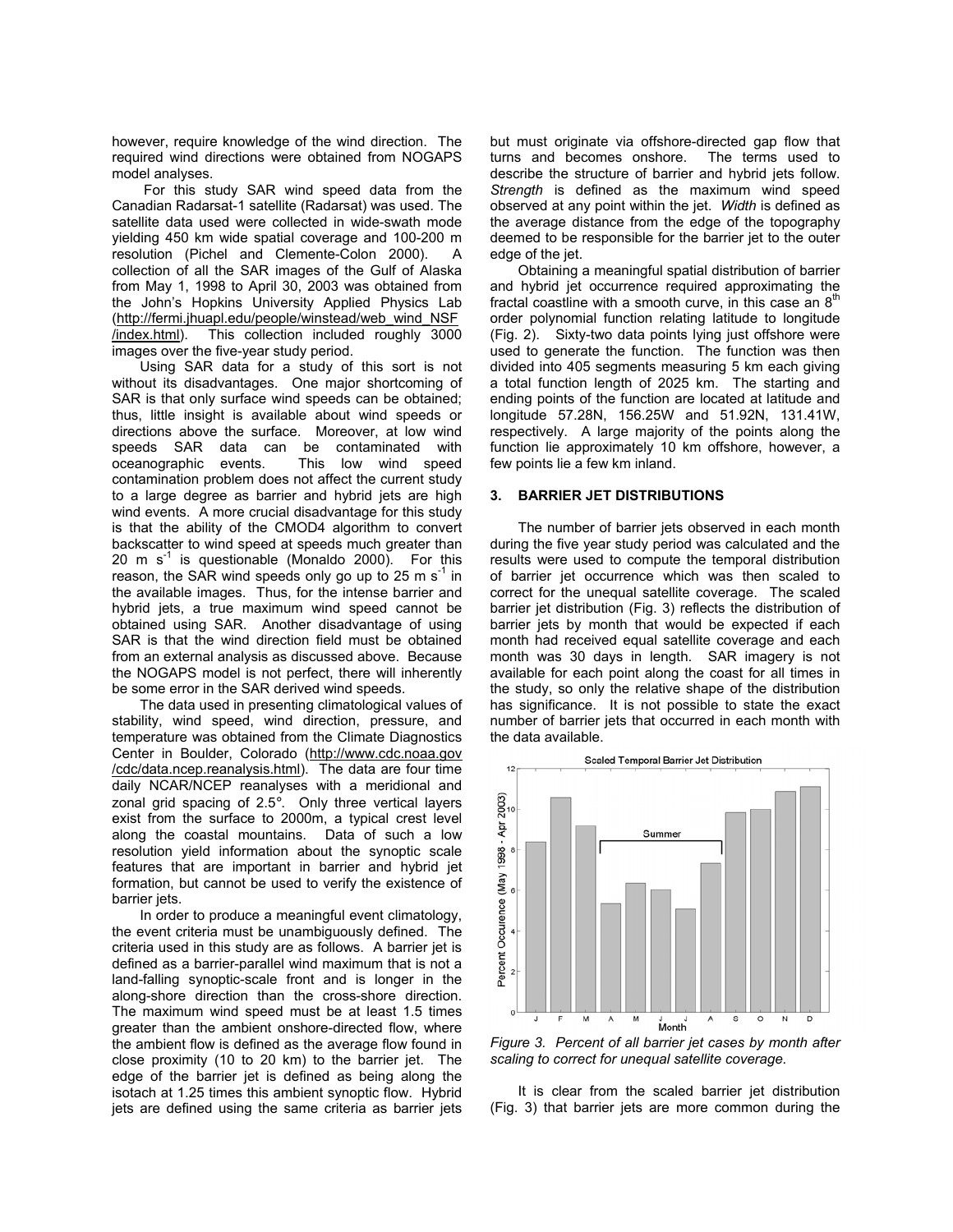winter months (Sep.– Mar. is considered winter). After accounting for the unequal lengths of winter and summer, the winter months display a 65% higher likelihood of barrier jet occurrence for any given day. In fact the barrier jet frequency in December is nearly twice that in July.

Neglecting condensation, barrier jet formation depends on thee main factors: wind direction, stability, and barrier-normal velocity. Because the winter months produce a much higher percentage of the barrier jets than summer, it is logical to examine the seasonal differences for the three factors listed above.

All seasonal comparisons will be done for a single point located at 60N 142.5W (Fig. 2). This point lies just offshore and very near the Valdez-Cordova Mountains which produce the greatest number of barrier jets. For this particular mountain range, which faces nearly due south, favorable flow directions range from 120° to 180°. Twenty-six percent of the observations in the winter months had favorable flow directions, and 21% of the observations in the summer months had favorable directions. Thus, according to wind direction alone, winter months have a higher likelihood of barrier jet formation.

Using only those observations that had the correct flow direction, the effect of stability and barrier-normal wind speed on barrier jet formation can be examined. A combination of high stability and low wind speed would maximize the likelihood of barrier jet formation according to the Froude number. Bivariate distributions of barrier-normal wind speed versus stability (in the surface-925 mb layer) were created for both winter and summer and were normalized to account for the unequal lengths of winter and summer. The summer distribution of speed and stability was subtracted from the winter distribution to produce a distribution that reflects the relative likelihood of a speed and stability combination occurring in winter versus summer.

The resulting distribution (not shown) suggests that many more of the high-stability, weak-flow cases are found during the summer months. Because weak flow and high stability would favor flow blocking, it can be inferred that the summer months should experience a greater number of barrier jets. This was not observed however. It is possible that the choice of only classifying cases that had enhancement of 1.5 times the synoptic flow as barrier jets eliminated many weak barrier jets that occurred during the summer. A weak barrier-normal synoptic flow, which is more common in the summer, implies a weak pressure barrier-parallel gradient and therefore small accelerations in the barrierparallel direction after blocking occurs. The winter months tend to produce more observations with high stability and high wind speeds. Any blocking of these cases would lead to strong barrier jets, which as will be shown below tend to occur almost exclusively in the winter months. Thus, in our definition of what we would classify as a barrier jet, we may have captured the distribution of stronger jets better than weaker jets.

Moisture effects must be considered as well when explaining the frequency of barrier jets between winter

and summer. Mean lifting condensation level (LCL) heights were calculated for winter, summer, and barrier jet cases. Winter had a mean LCL of 90 m and the mean summer value was 134 m. The mean barrier jet LCL was found to be 100 m. The lower LCL height in winter means that rising parcels in the winter will cool moist adiabatically for greater vertical distances than parcels in the summer. The difference is small, however, when compared to the terrain crest level of 2000 m in this region. Because both winter and summer have similar LCL heights, it is reasonable to compare the amount of water vapor in the air during the two seasons (Fig. 4). Figure 4 shows markedly more water vapor during the summer months. Thus, one would expect more latent heat release and increased buoyancy in the rising parcels during the summer months vs. the winter months. Thus, the increased water vapor content may help to explain why more barrier jets are found during the winter months.



*Figure 4. Specific humidity for winter, summer and barrier jet cases at 60N, 142.5W. Only observations with favorable flow directions for barrier jet formation are included.* 

To produce a spatial barrier jet climatology, the distance from the starting and ending point of a barrier jet to each point along the coastal function was calculated. The point on the function that was closest to the starting point of the barrier jet was considered to be the starting point of the jet on the function. The endpoint of the barrier jet on the function was found in the same manner. All the points on the function that lie between the starting and ending point were deemed to lie within the span of the barrier jet. A running total was kept of the number of barrier jets that were found at each point. The final tally of barrier jet occurrence at each point was then used to create the spatial barrier jet distribution.

As with the temporal distribution, the spatial distribution required scaling to account for unequal SAR coverage. Figure 5 shows the scaled distribution of barrier jets as a function of distance along the coastal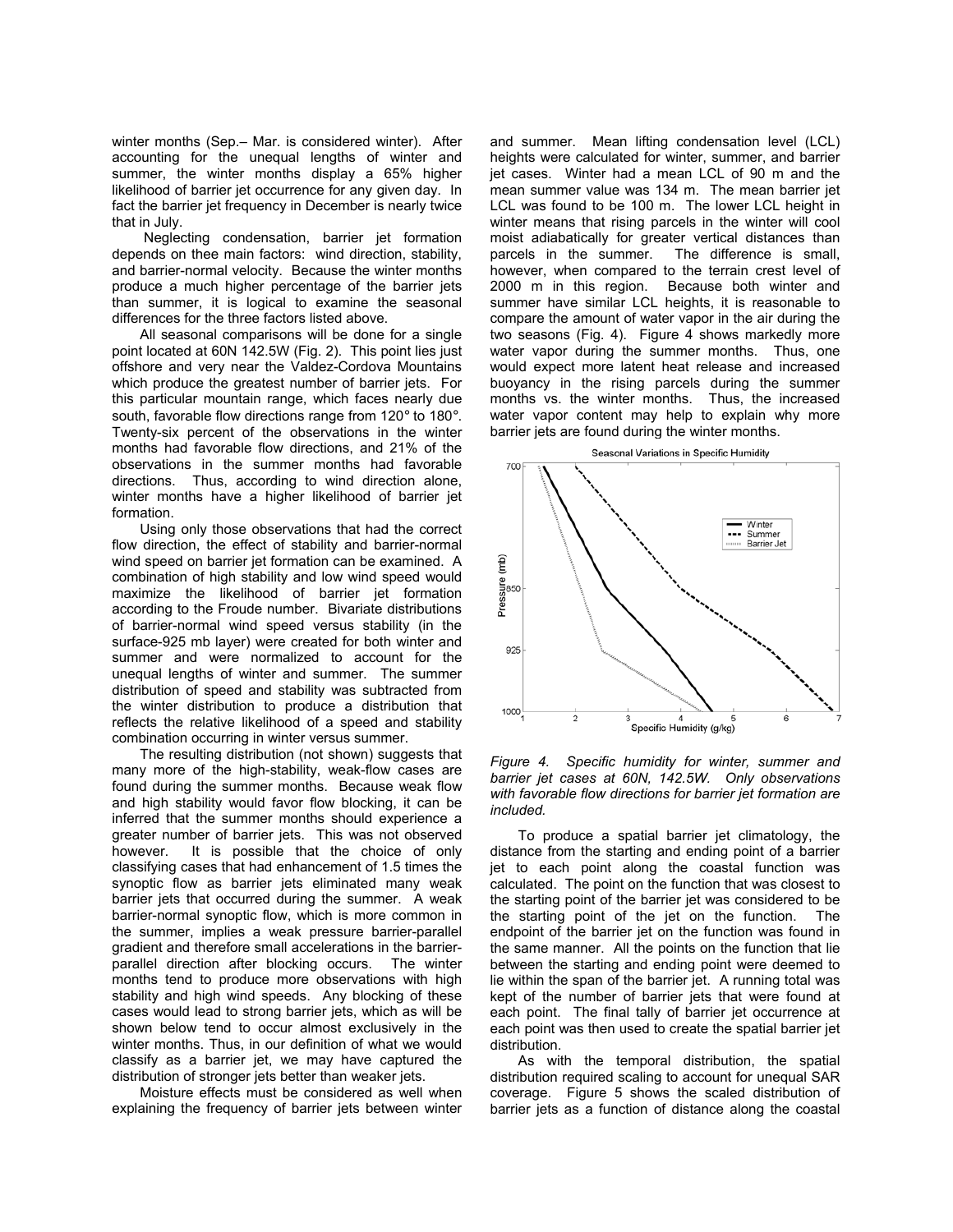function. The spatial distribution reflects all barrier jet cases regardless of the month in which they occurred. The data can also be broken down into seasonal distributions (not shown). While there are far fewer barrier jets in the summer months, the shape of the distribution is similar in the two seasons.



*Figure 5. Barrier jet distribution by distance along coastal function after accounting for unequal SAR coverage.* 

Comparison of the total distribution shown in Fig. 5 to near-coast terrain height (e.g. Figs. 2 and 6) helps to qualitatively explain why certain areas are favored for barrier jet formation. The main peak in the barrier jet distribution is found alongside the Valdez-Cordova Mountains. This mountain range lies very near the coast and just to the west of Icy Bay. The second largest peak is adjacent to the near-coast mountains located in Glacier Bay National Park.



*Figure 6. SAR image of barrier jets resulting from nearcoast high terrain.*

A terrain analysis was done along the entire coastal function to quantify the terrain effects on the barrier jet spatial distribution. At each point on the coastal function that was within 50 km of land (points that lie near straits and large bays were not included due to their large distances from land), a line orthogonal to the function at that point was directed inland, and terrain height values were recorded along the entirety of the line. Beginning where the terrain line first encountered land, the maximum terrain height found in the first 5 km inland was obtained. A distribution of these maximum terrain heights was produced along the entire coastal function. Analyses were also run for 10, 15, 20, 25, 30, 50, and 100 km windows. The general shape of the 100 km terrain profile matches the barrier jet distribution much more closely than that for the other windows. This suggests that terrain features on the order of 100 km (not shown) inland or more are important in barrier jet formation. The average terrain height in each of the windows was also calculated, but the resulting distributions did not fit the barrier jet distributions as well as the maximum terrain height windows did. Thus, profile terrain appears to be more relevant than average terrain, at least for these jagged mountain ranges.

A comparison of stabilities between days when barrier jets were observed and days when barrier jets were not observed provides some insight into the effect of the elevated stability previously mentioned. Figure 7 shows the difference in mean stability in the 925-850 mb layer between barrier jet days and non-jet days. This layer was chosen to reflect the existence of a stable lid below crest height. A wide area along the eastern coast of the Gulf of Alaska extending northward past Yakutat, was found to have higher stability during barrier jet events than during non-events (a two-sided *Student t* test with independent variances was used to determine the region of 95% confidence). The region where the higher stability is found corresponds to roughly the same region where the maximum number of barrier jets are located. The same comparison between barrier jet event stability and non-jet stability was done for the surface-850 mb layer, and the area with greater stability in the surface-based layer was much less extensive, and located farther offshore.

Twenty-six percent of all REANALYSIS observations were from 120-180°, which is the favorable flow direction for barrier jet formation. For the observations that were associated with barrier jet formation 63% had a wind direction from 110-180°. The same trend was observed at the 925 mb level, with a higher percentage of flows having a favorable orientation when barrier jets were observed.

It appears that several factors are involved in determining the temporal and spatial variations in barrier jet distribution. The occurrence of favorable wind direction, the strength of stability, and magnitude of the barrier-normal wind velocity alone do not fully explain the seasonal variations in barrier jet distributions. It is likely that moisture must be taken into account to resolve the inconsistencies of theory with the observations. The terrain height, the locations of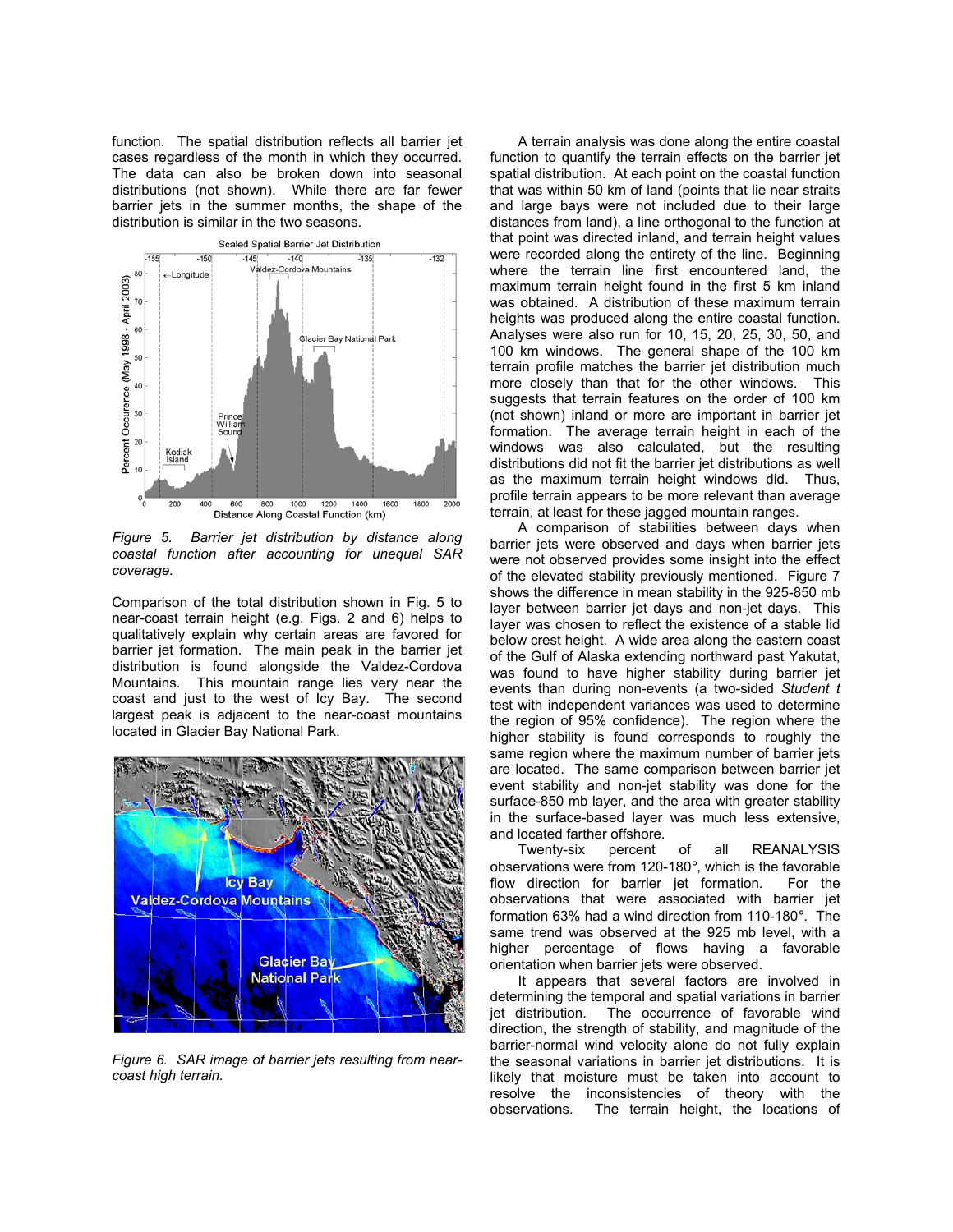regions of elevated stability, and the open ocean wind direction relative to the coast, all appear to have a large impact on the favorable locations for barrier jet formation.



*Figure 7. Dark shaded region highlights locations where stability was found to be higher during barrier jet events. Lighter shaded regions denote areas where the calculated higher stability passes at the 95% confidence level on a double-sided Student t-test.* 

### **4. HYBRID JET DISTRIBUTIONS**

Temporal and spatial hybrid jet distributions for the five year period were created using the same procedures described for the barrier jets including scaling to correct for unequal SAR coverage. The scaled hybrid temporal distribution (Fig. 8) shows that hybrid formation is much more likely during the cold season. Very few hybrids were observed during June and July while December produced the maximum number of hybrids.

Considering that hybrids are defined as originating from offshore-directed gap flow, it is not surprising that hybrids are common during the winter months. The large cross-barrier pressure gradients that give rise to gap flow (Fig. 9a,b) are more common in the winter months (Fig. 9c,d) as a result of the large temperature difference between the cold interior and the relatively warm ocean. It follows then, that with a higher occurrence of gap flow, there is a higher likelihood that a hybrid will be formed. In addition, the blocking of any gap flow that is turned onshore may be enhanced during winter because the gap flow from the continental interior is typically much colder than the marine air it is displacing, leading to a much higher low-level stability profile during the winter events

The scaled hybrid spatial distribution is shown in Fig. 10a. The hybrid distribution has many more peaks than the corresponding barrier jet distribution (Fig. 5). Each distinct peak in the hybrid distribution is adjacent to a gap in the near-coast terrain. Figure 10 suggests

that gap flows exiting Cross Sound, Yakutat Bay, and Icy Bay produce the most hybrids along the coast. The effectiveness of these gaps most likely results from their location immediately to the right of major mountains when viewed from offshore. For this configuration gap flow that is turned onshore has a high likelihood of encountering terrain high enough to induce blocking. The starting points of the hybrids, which are defined as the locations where the gap flows exit the gaps prior to hybrid jet formation, are shown in Fig.10b. The same five gaps that are implicated in Fig.10a are seen to in fact be the major hybrid producers, with Yakutat Bay being the most profligate.



*Figure 8. Hybrid jet distribution by month after correcting for unequal SAR coverage.*



*Figure 9. Median Sea-level pressure field in Gulf of Alaska for non-hybrid events (A), hybrid events (B), summer (C), and winter (D).*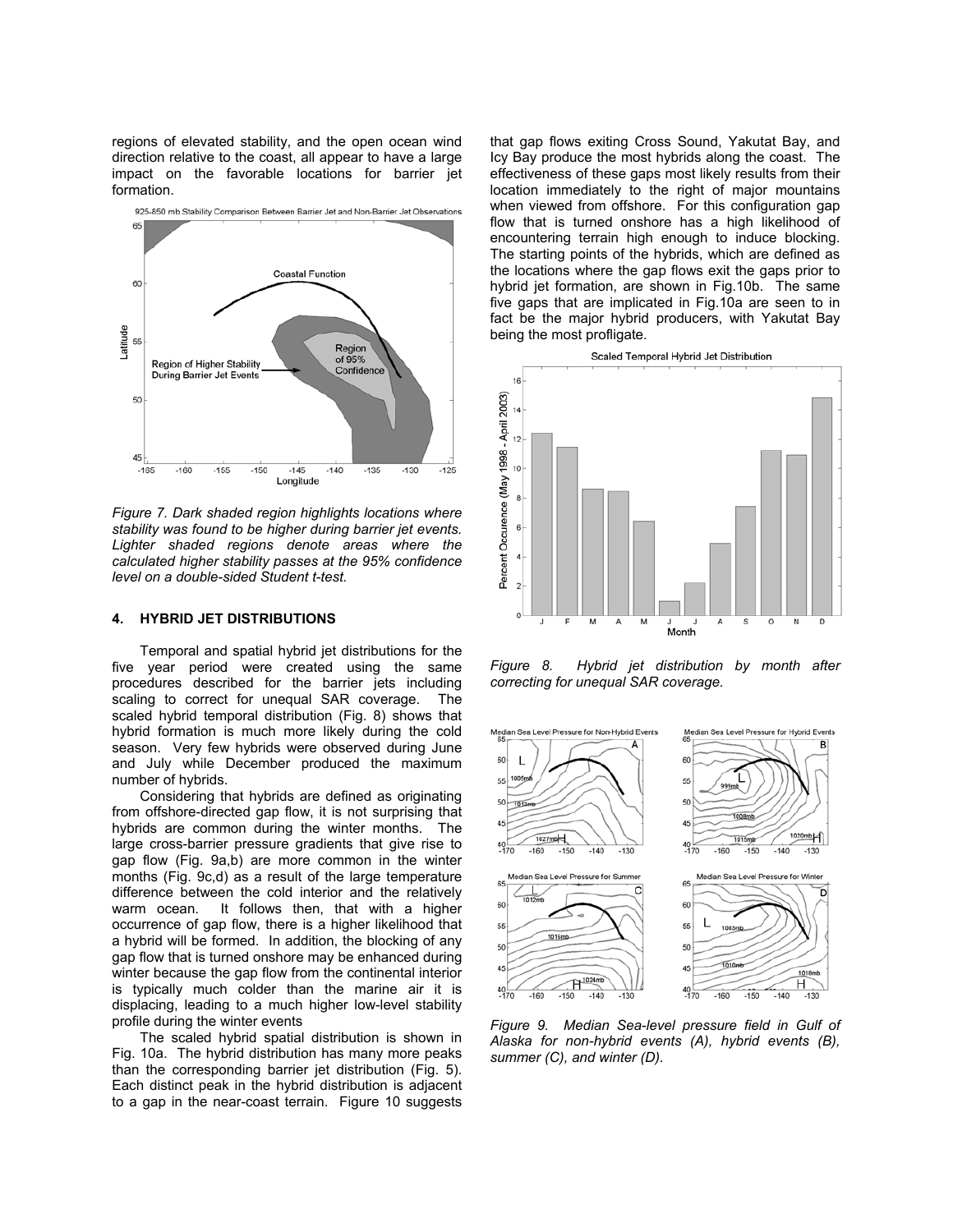

*Figure 10. Hybrid distribution as function of distance along coastal function (A). Starting points of hybrids shown in B.* 

### **5. STRUCTURAL PROPERTIES**

Perhaps the most important barrier jet property is its strength. The distribution of the maximum wind speeds for all barrier and hybrid jet cases (Fig. 11) reveals that a large percentage (18% for barrier and 22% for hybrid), of jets exceed the SAR saturation threshold of  $25 \text{ m s}^{-1}$ . The median strength of both barrier and hybrid jets is 20 m  $s^{-1}$  meaning that half of the jets observed contained fairly dangerous winds. For both barrier and hybrid jets, the monthly median jet strengths (not shown) tend to be higher in the winter months. The number of jets with maximum wind speeds greater than 25 m  $s^{-1}$  is much larger in the winter months as well. In fact, 92% of all barrier jets stronger than 25 m  $s^{-1}$  occurred during the winter.



*Figure 11. Barrier and hybrid jet wind speed distributions in 5 m s-1 bins* 

The median width of the barrier jets (Fig. 12) was found to be around 50 km. This value matches well with a typical Rossby radius of 100 km calculated using  $N =$ 0.01 s<sup>-1</sup>, and terrain height of 1000 m, and  $f = 10^{-4}$  s<sup>-1</sup>. The median width for hybrid jets was slightly larger (near 60 km), but very few hybrids were observed to have widths greater than 100 km.

While the median barrier jet width did not vary widely by month, the barrier jets with widths greater than 100 km were more likely to be found in the winter months. Hybrid width is more seasonally dependent than is barrier jet width. Widths tend to be greater in the winter months, and hybrids with widths greater than 100 km were never seen in the summer months (April  $-$ Aug).



*Figure 12. Barrier jet and hybrid width distributions in 10 km bins.* 

# **6. CONCLUSIONS**

Coastal barrier jets in the Gulf of Alaska are more commonly found in the winter months than in summer. This wintertime maximum in barrier jet formation may be partially the result of near-shore regions of high stability in the 925-850 mb layer. Wind directions favorable for barrier jet formation show a slight seasonal cycle with the favored wind directions occurring more often during the winter. The favored locations of barrier jet formation appear to be associated with high terrain within 100 km the coast. This proximity threshold is linked to the radius of deformation distribution and that of barrier jet width, with the combined average distance inland and observed width offshore closely approximating the typical radius of deformation. Another factor influencing barrier jet formation is the dominant synoptic wind direction in the Gulf of Alaska which favors jet formation on the north and east coasts of the Gulf.

Hybrid jet formation is almost exclusively observed in the winter months and results from the much greater offshore directed pressure gradients found in this season. Each distinct maxima in the hybrid spatial distribution is linked to a gap in the coastal terrain.